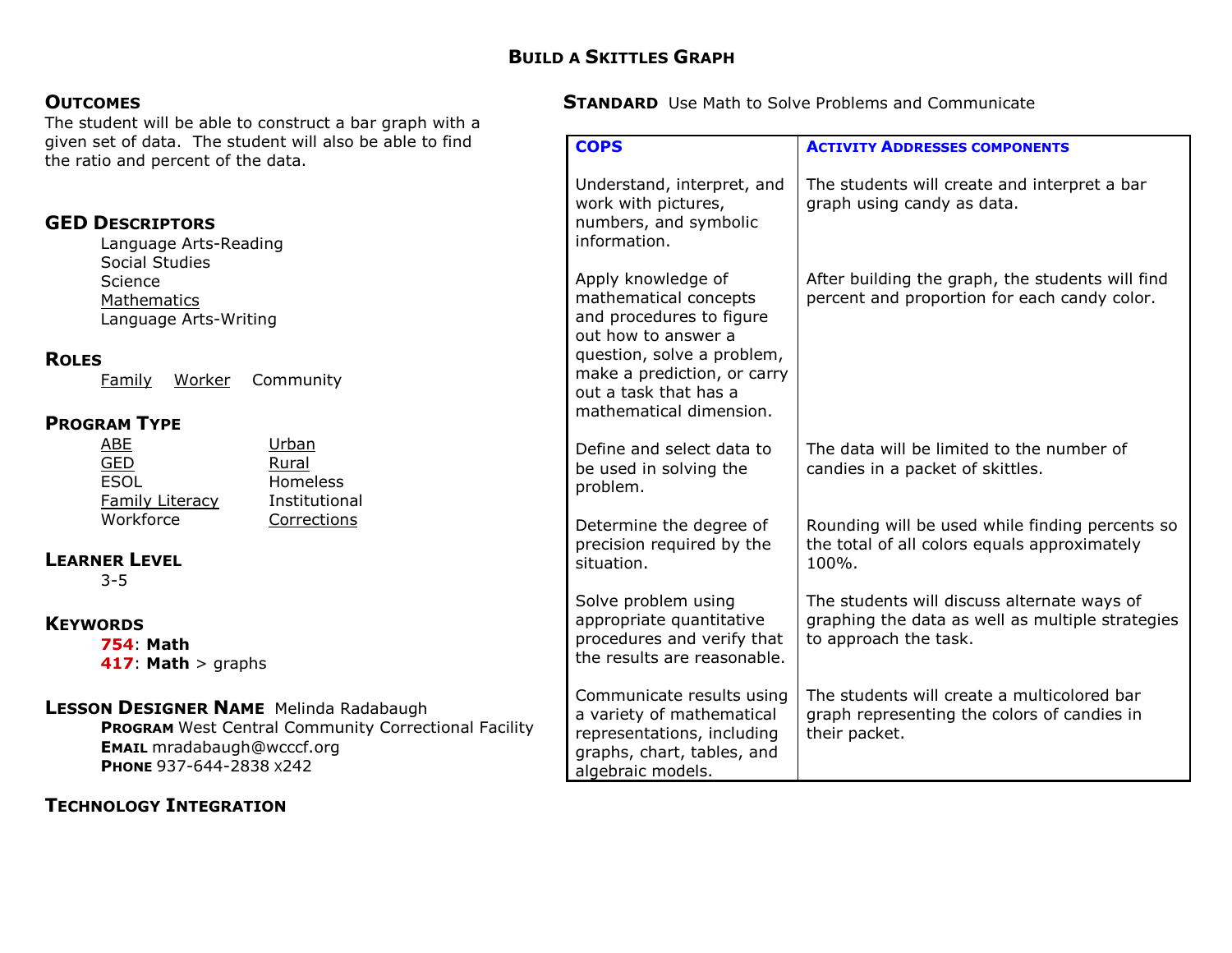### BUILD A SKITTLES GRAPH

| <b>OUTCOMES</b><br>The student will be able to construct a bar<br>graph with a given set of data. The student<br>will also be able to find the ratio and percent<br>of the data.                                                                                                         |                                                                                                                                                                                                                     | <b>STUDENT GOALS</b><br>Information can be presented in multiple<br>visual formats. Adults need to develop and<br>use chart reading skills in their daily lives<br>and in preparation for the GED exam.                                                                                                                                                                                                                                                                                                                                                                                                                                                                                                                                                           | MATERIALS Individual packets of Skittles (one per<br>student)<br>A Rubric for Evaluating Graphs<br>Chart paper, markers. calculators<br>Overhead projector, overhead markers<br>Typical Family Budget Graph (optional)<br><b>NRS EFL 3-5</b><br>TIME FRAME 1-2 hours |                                                                                                                                                                                                                  |
|------------------------------------------------------------------------------------------------------------------------------------------------------------------------------------------------------------------------------------------------------------------------------------------|---------------------------------------------------------------------------------------------------------------------------------------------------------------------------------------------------------------------|-------------------------------------------------------------------------------------------------------------------------------------------------------------------------------------------------------------------------------------------------------------------------------------------------------------------------------------------------------------------------------------------------------------------------------------------------------------------------------------------------------------------------------------------------------------------------------------------------------------------------------------------------------------------------------------------------------------------------------------------------------------------|----------------------------------------------------------------------------------------------------------------------------------------------------------------------------------------------------------------------------------------------------------------------|------------------------------------------------------------------------------------------------------------------------------------------------------------------------------------------------------------------|
| <b>STANDARD</b><br><b>Use Math to Solve</b><br><b>Problems and</b><br>Communicate                                                                                                                                                                                                        | <b>LEARNER PRIOR KNOWLEDGE</b><br>The student should have prior knowledge of sorting and rounding. They should also be able to use the calculator.<br>Some background knowledge of graphs, charts, tables and maps. |                                                                                                                                                                                                                                                                                                                                                                                                                                                                                                                                                                                                                                                                                                                                                                   |                                                                                                                                                                                                                                                                      |                                                                                                                                                                                                                  |
| <b>COPS</b><br>Understand, interpret,<br>and work with pictures,<br>numbers, and symbolic<br>information.                                                                                                                                                                                | <b>BENCHMARKS</b><br>1.3.3, 1.4.2, 1.5.2<br>1.3.9, 1.4.7, 1.5.8<br>1.3.11, 1.4.9, 1.5.10<br>1.3.12, 1.4.10, 1.5.11<br>1.3.16, 1.4.15, 1.5.15                                                                        | <b>ACTIVITIES/CURRICULAR RESOURCES [REAL-LIFE APPLICATIONS]</b><br>Step 1 - Begin class by reviewing how data can be presented<br>visually. Review graphs and charts Explain that the GED exam will<br>present information in multiple visual formats and it is good to build<br>background knowledge.<br>TEACHER NOTE Steck Vaughn GED Mathematics 200, p. 186<br>probability, p. 192 tables, charts, and graphs, p. 82 ratio could be                                                                                                                                                                                                                                                                                                                           |                                                                                                                                                                                                                                                                      | <b>ASSESSMENT/EVIDENCE</b><br>Creation of a bar graph<br>including the following<br>elements: title, labels<br>on the vertical and<br>horizontal axis, a bar<br>drawn for each candy<br>color, ratio and percent |
| Apply knowledge of<br>mathematical concepts<br>and procedures to<br>figure out how to<br>answer a question,<br>solve a problem, make<br>a prediction, or carry<br>out a task that has a<br>mathematical<br>dimension.<br>Define and select data<br>to be used in solving<br>the problem. | 1.3.18, 1.4.17, 1.5.17<br>1.3.19, 1.4.18, 1.5.18<br>1.3.20, 1.4.19, 1.5.19                                                                                                                                          | used to form the discussion or authentic resources can also be<br>brought in to represent tables, charts or graphs.<br>Step 2 - Explain that today the group will be working together to<br>create a graph using very specific data. Hand out a blank sheet of<br>chart paper to each student and colored markers. Use the overhead<br>and overhead markers to create an identical graph. Have the<br>students lay the paper lengthwise. Draw the horizontal and vertical<br>axis leaving enough room at the side and bottom for labeling.<br>Step 3 - Pass out packets of Skittles to each student. (2.17 oz<br>packets hold about 50 Skittles) Do NOT eat the Skittles until the<br>graph is complete. They will need all of the candies to finish the<br>task. |                                                                                                                                                                                                                                                                      | for each color.                                                                                                                                                                                                  |
| Determine the degree<br>of precision required by<br>the situation.<br>Solve problem using<br>appropriate<br>quantitative procedures                                                                                                                                                      | 1.3.21, 1.4.20, 1.5.20<br>1.3.23, 1.4.22, 1.5.22                                                                                                                                                                    | Have the students count the total number of Skittles in their pack.<br>Write the number on their paper. Next, sort the candies into colors.<br>Once they have sorted into piles, begin to build the graph. The<br>vertical axis will be the number of Skittles. The horizontal axis will<br>be the color. Model the first color on the overhead. For example,<br>lay all of your orange Skittles on the graph. Lay them in a straight<br>column. Number 1, 2, 3, 4, 5, etc. up the side of the graph. Label                                                                                                                                                                                                                                                       |                                                                                                                                                                                                                                                                      |                                                                                                                                                                                                                  |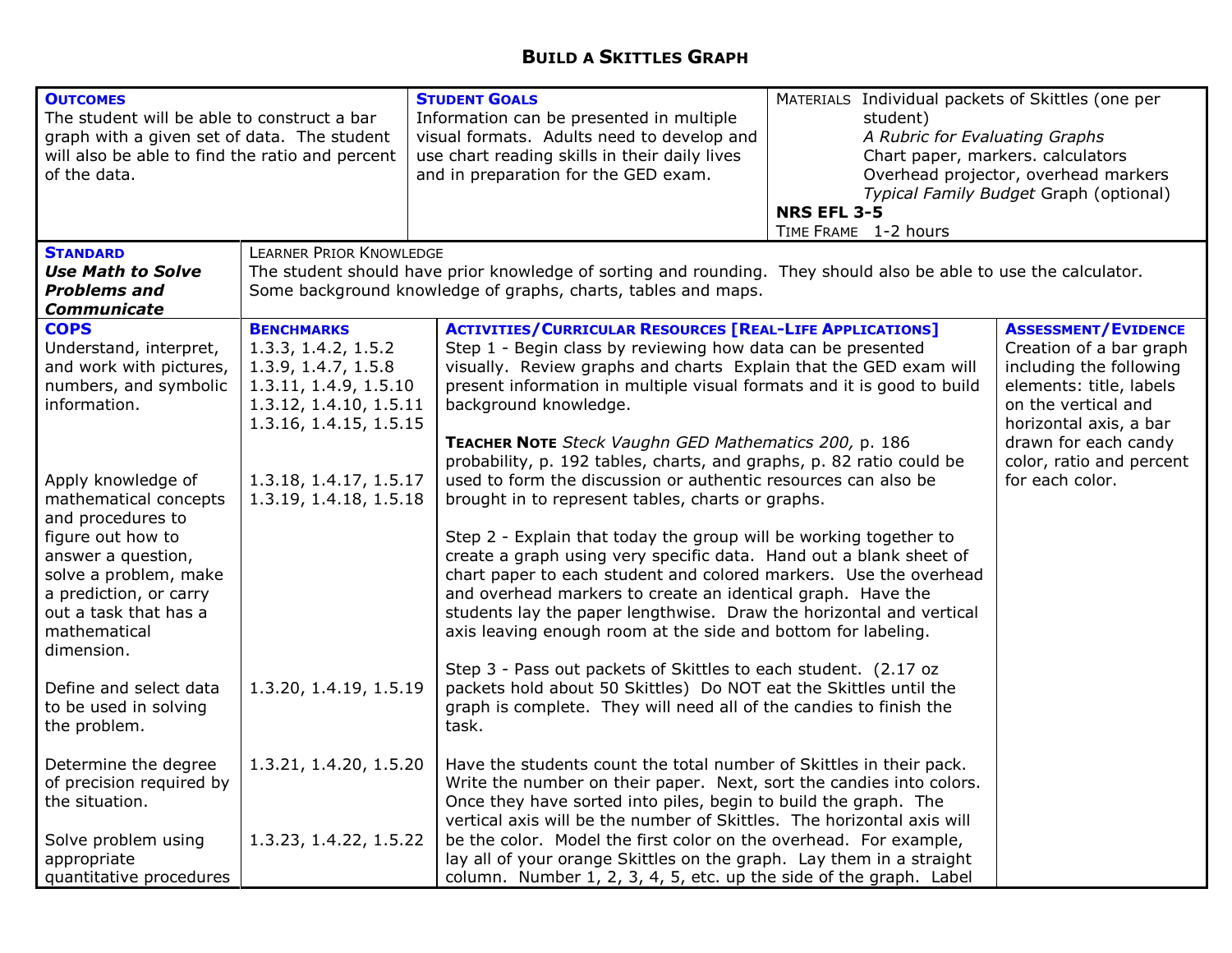| and verify that the<br>results are reasonable.<br>Communicate results<br>using a variety of<br>mathematical<br>representations,<br>including graphs, chart,<br>tables, and algebraic<br>models. | 1.3.24, 1.4.23, 1.5.23 | the color (orange) under the column. Once the orange Skittles are<br>placed on the graph, trace around them with an orange marker or<br>make a box around them to form a bar. Repeat with the remaining<br>colors.                                                                                                                                                                                                                                                                                                                                                                                                                                                                                                                                                                                     |  |
|-------------------------------------------------------------------------------------------------------------------------------------------------------------------------------------------------|------------------------|--------------------------------------------------------------------------------------------------------------------------------------------------------------------------------------------------------------------------------------------------------------------------------------------------------------------------------------------------------------------------------------------------------------------------------------------------------------------------------------------------------------------------------------------------------------------------------------------------------------------------------------------------------------------------------------------------------------------------------------------------------------------------------------------------------|--|
|                                                                                                                                                                                                 |                        | TEACHER NOTE Statistics is the science of manipulating raw data into<br>usable information, of organizing and summarizing polls, samples<br>and measurements - the first step is called a distribution.<br>Distributions begin as lists of numbers. Once the numbers are<br>organized, generalizations can be made. One way to visualize a<br>distribution is to represent it with a bar graph or pie chart.                                                                                                                                                                                                                                                                                                                                                                                           |  |
|                                                                                                                                                                                                 |                        | Step 4 - As the students are working on their graph, circulate<br>through the room and check individual progress. This is a good time<br>to take anecdotal notes about behaviors and skills. Once everyone<br>is finished discuss what the name of the graph should be. Make<br>sure to write the name or title at the top of the page. Emphasize<br>that sometimes the GED exam question can focus on the title.<br>When the graph is complete and the bars are drawn, the students<br>should be able to remove the Skittles and still have a graph on the<br>paper. They may want to color in each bar as they eat the candies.                                                                                                                                                                      |  |
|                                                                                                                                                                                                 |                        | Step 5 - The next step is to find the ratio of each color of candy to<br>the whole amount in the packet. Model for the students how to find<br>the ratio of their first color (orange). If the packet had 52 candies<br>and 12 of them were orange, the ratio is 12 out of 52. It can be<br>written with the words 12 out of 52 or it can be written 12:52. I<br>usually stop here; however, if your students are able and depending<br>on the numbers they are working with, you could reduce the ratios.<br>For example, 12:52 is equal to 3:13. This will work for some of the<br>colors but may not work for all. Continue to find the ratio for all of<br>the colors. Be sure the students are writing them on the graph.<br>This reinforces the skill and gives documentation for the portfolio. |  |
|                                                                                                                                                                                                 |                        | Step 6 - When ratios are complete, begin finding the percent of each<br>color out of the whole in the packet. The students will need the<br>calculators to help with this step. Model again the first color for the<br>students. If we found 12 out of 52 Skittles were orange, we divide<br>12 by 52 (part divided by whole) to find what percent of the Skittles<br>are orange. With the calculator, put in '12 divided by 52 shift<br>equals." Your answer should be 23.076. If we round, 23% of the<br>Skittles in the pack are orange. Continue to find the percent of each<br>color. To check their answers, the total of all the colors should equal<br>100. When rounding, keep in mind that the total may not be exact.                                                                       |  |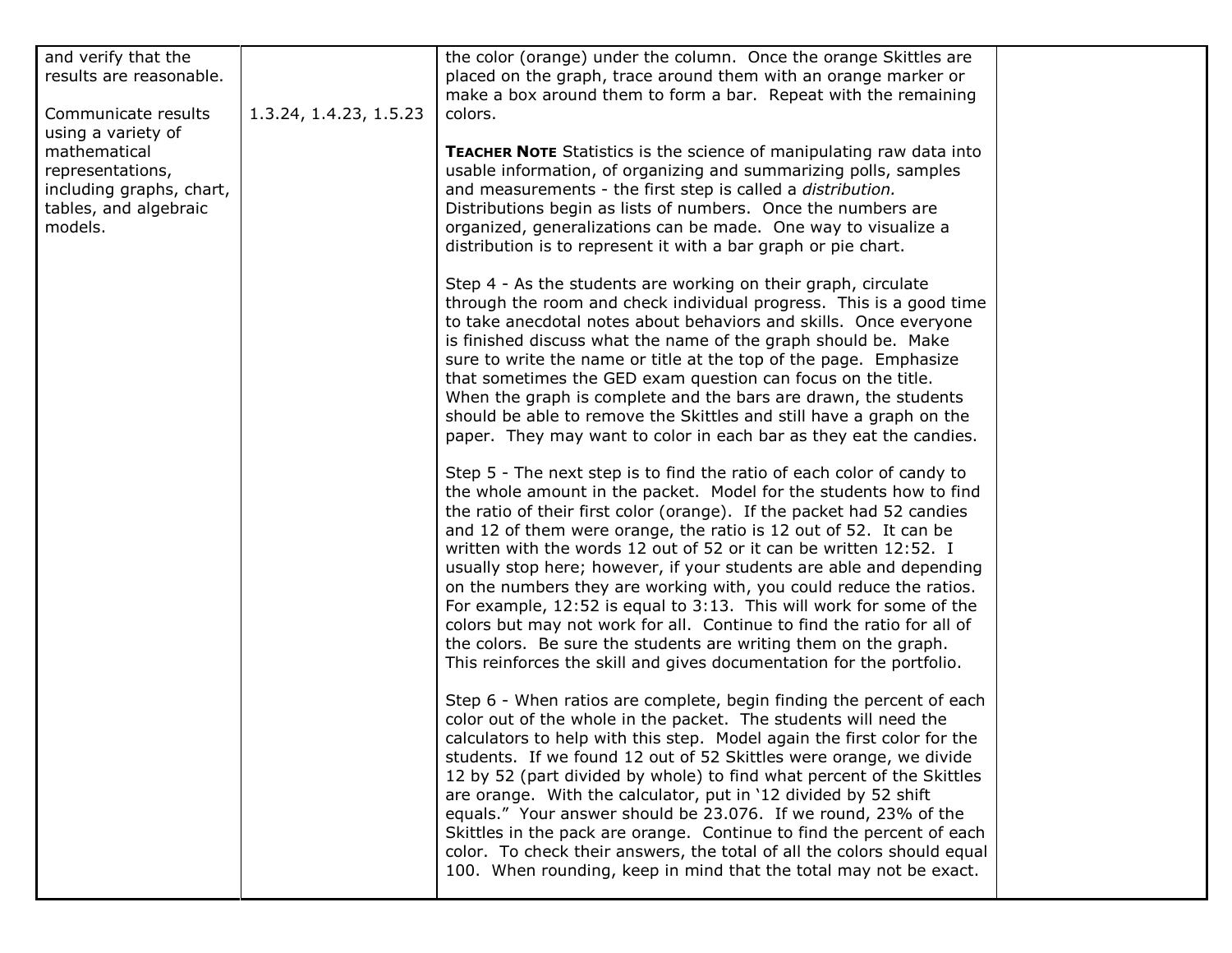|                                                                                                 |  | Step 7 - Students can present their final graphs to the class before                                                                                |  |  |
|-------------------------------------------------------------------------------------------------|--|-----------------------------------------------------------------------------------------------------------------------------------------------------|--|--|
|                                                                                                 |  | collecting the finished graphs to be placed in portfolios. Use A                                                                                    |  |  |
|                                                                                                 |  | Rubric for Evaluating Graphs for the class to peer edit the graphs.                                                                                 |  |  |
|                                                                                                 |  |                                                                                                                                                     |  |  |
|                                                                                                 |  | CIRCLE GRAPHS EXTENSION Introduce circle graphs (pie charts) if                                                                                     |  |  |
|                                                                                                 |  | students are ready. Transfer each colored bar from the Skittles                                                                                     |  |  |
|                                                                                                 |  | graph to graph paper (1 sq = 1 cm). Turn the data into circle                                                                                       |  |  |
|                                                                                                 |  | graphs by cutting the colored bars apart and taping them together,                                                                                  |  |  |
|                                                                                                 |  | end-to-end into a long strip. Create a circle by connecting the two                                                                                 |  |  |
|                                                                                                 |  | ends. Find a solid circular form to put this shape around and trace                                                                                 |  |  |
|                                                                                                 |  | a circle. Mark the colored segments on the circle circumference and                                                                                 |  |  |
|                                                                                                 |  | draw the pie chart sections from the center of the circle. Color these                                                                              |  |  |
|                                                                                                 |  | sections to coordinate with the bar graph segments. Students                                                                                        |  |  |
|                                                                                                 |  | should discover the connection between bar and pie graphs during                                                                                    |  |  |
|                                                                                                 |  | this activity.                                                                                                                                      |  |  |
|                                                                                                 |  |                                                                                                                                                     |  |  |
|                                                                                                 |  | Circle graphs are used to show percentages of a whole and                                                                                           |  |  |
|                                                                                                 |  | represent percentages at a set point in time. They do not show                                                                                      |  |  |
|                                                                                                 |  | changes over time. Talk about the parts of this graph including:                                                                                    |  |  |
|                                                                                                 |  | Title, source, what this graph represents                                                                                                           |  |  |
|                                                                                                 |  | Pass out the Typical Family Budget pie graph. Do the percentages                                                                                    |  |  |
|                                                                                                 |  | of the pie graph add up to 100? This should always be the case and                                                                                  |  |  |
|                                                                                                 |  | affects the way the data is represented. For example, what percent                                                                                  |  |  |
|                                                                                                 |  | of the family budget is typically spent on food? Since the pieces                                                                                   |  |  |
|                                                                                                 |  | total 100%, 13.9% is spent on food. If we know this information we                                                                                  |  |  |
|                                                                                                 |  | can calculate the food expenses of a typical family if their monthly                                                                                |  |  |
|                                                                                                 |  | household budget equals \$4000. We would multiply 13.9 times                                                                                        |  |  |
|                                                                                                 |  | 4000, which equals \$556.00. We can do the same for each budget                                                                                     |  |  |
|                                                                                                 |  | category.                                                                                                                                           |  |  |
| REFLECTION/EVALUATION                                                                           |  | PURPOSEFUL & TRANSPARENT                                                                                                                            |  |  |
| not yet completed                                                                               |  | The students should find the task of making the graph easy. This should transfer to the GED in                                                      |  |  |
|                                                                                                 |  | that the hands on and ease of this lesson makes reading and interpreting other graphs less                                                          |  |  |
| <b>NEXT STEPS</b>                                                                               |  | challenging. The skill is also useful in science and social studies. Teacher models the learning                                                    |  |  |
| You can easily turn the bar graph into a line                                                   |  | process, making instruction very explicit.                                                                                                          |  |  |
| graph by putting a dot at the top of each bar                                                   |  |                                                                                                                                                     |  |  |
| and connecting the dots. This is also a great<br>lesson for introducing mean, median, and mode. |  | <b>CONTEXTUAL</b>                                                                                                                                   |  |  |
| Usually, the higher level learners catch on to                                                  |  | The student could use these skills to graph personal data about others in the class. How many<br>children do they have, eye color, hair color, etc. |  |  |
| this easily. Lower level learners may need                                                      |  |                                                                                                                                                     |  |  |
| another lesson on a different day.                                                              |  | <b>BUILDING EXPERTISE</b>                                                                                                                           |  |  |
|                                                                                                 |  | The students can use the basic act of sorting and now extend it to creating a graph. They                                                           |  |  |
|                                                                                                 |  | needed basic calculator skills to find percent. The lesson added the ability to use the calculator                                                  |  |  |
|                                                                                                 |  | to begin finding percents.                                                                                                                          |  |  |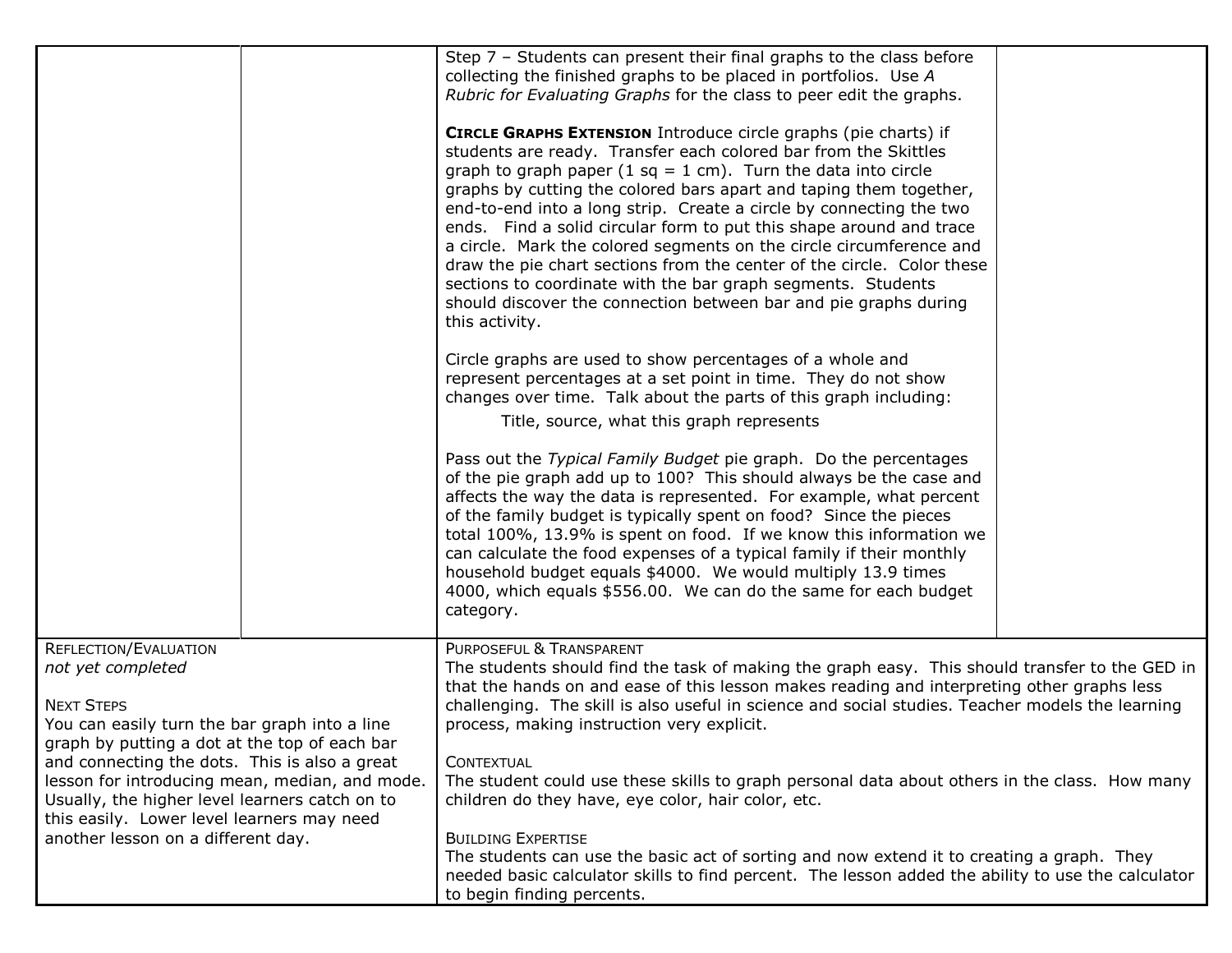# A Rubric for Evaluating Graphs

| <b>Name</b>                  |                                                                                                                                         | <b>Program Site</b><br><b>Date</b>                                                                                                                                  |                                                                                                                                                                                |              |
|------------------------------|-----------------------------------------------------------------------------------------------------------------------------------------|---------------------------------------------------------------------------------------------------------------------------------------------------------------------|--------------------------------------------------------------------------------------------------------------------------------------------------------------------------------|--------------|
|                              | Beginning (1 point)                                                                                                                     | Developing (3 points)                                                                                                                                               | Accomplished (5 points)                                                                                                                                                        | <b>Score</b> |
| <b>Overall Visual Appeal</b> | Does not use color. The<br>graph, labels and title are<br>not placed appropriately.<br>Graph is messy, title and<br>labels are missing. | Uses color but not in a<br>meaningful way. The graph<br>is centered or placed<br>appropriately on the<br>document. Graph is not as<br>neat or clear as it could be. | Color is used in a<br>meaningful way on the<br>document. The graph is<br>centered or placed<br>appropriately on the<br>document. Graph is neat,<br>colorful, and eye-catching. |              |
| <b>Labels and Title</b>      | Title and labels are<br>inappropriate, placed<br>incorrectly or missing.<br>X and Y axis are not<br>indicated correctly.                | Title is appropriate to the<br>topic of the graph. Title<br>and most labels are placed<br>appropriately on the<br>document. X and Y axis<br>may not be clear.       | Title is appropriate to the<br>topic of the graph. Title<br>and all labels are neatly<br>written and placed<br>appropriately on the<br>document. X and Y axis<br>are clear.    |              |
| <b>Accuracy of Data</b>      | Little or no data is present.<br>Graph is not sufficient.                                                                               | Data may not be sufficient<br>or missing to show a well<br>defined graph.                                                                                           | All data is sufficient and<br>clear. Data is correct and<br>precise.                                                                                                           |              |
| Interpretation               | Extremely difficult or<br>impossible to interpret.                                                                                      | Difficult to interpret.                                                                                                                                             | Clear and easy to interpret.                                                                                                                                                   |              |

## Observations